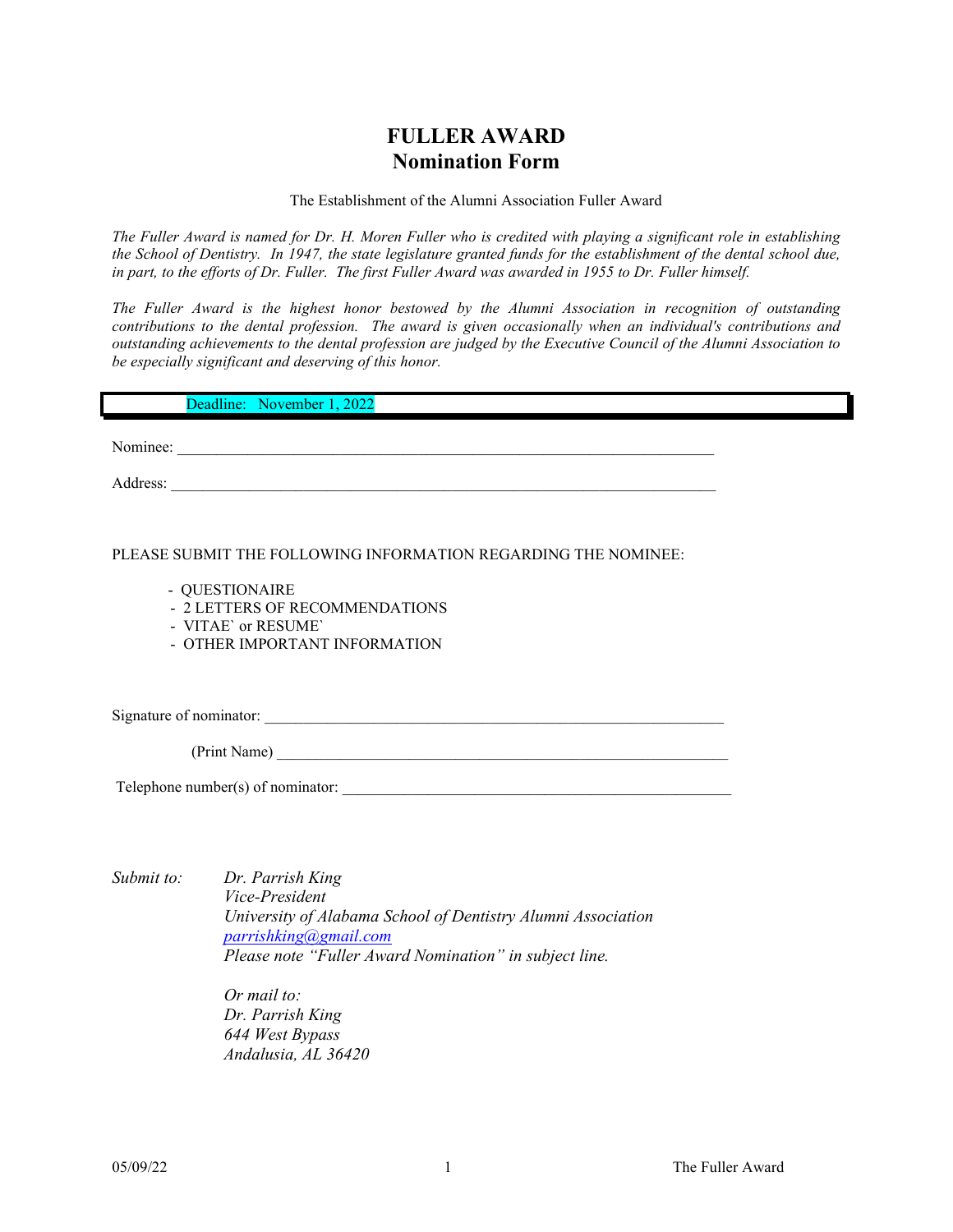# **THE FULLER AWARD**

**(Amended February 3, 2022) Guidelines**

### I. The process for selection of a Fuller recipient should include a brief review of the criterion and the historical documents for the award. Refer now to "The Establishment of the Alumni Association Fuller Award", "The History of the Fuller Award"; and "Fuller Award Nomination Form".

- A. In the first document, a historical reference is made to Dr. Fuller's significant contribution to the dental school for which the award was named in his honor. In the 2<sup>nd</sup> paragraph, cognitive words: "highest honor", "contributions and outstanding achievements to the dental profession", "given occasionally", "especially significant"; give us great direction.
- B. The second document contains an even greater in-depth history of the circumstances leading up to the creation of the Fuller Award. This history focuses again on what Dr. Fuller did for the dental school.
- II. Prestigious Awards presented by Organizations other than the Dental Alumni Association.
	- A. Most Excellent Fellow Award -chosen by the Board of Sensors (past presidents) of ALDA; Bylaws say nomination by a Board of Sensors member. Criterion: outstanding and meritorious contributions to ALDA. May have multiple awards in one year.
	- B. Distinguished Service Award—ALDA presents. May have multiple awards in one year.
	- C. Distinguished Alumnus Award -chosen by the Dean and the UAB Dentistry Leadership Council Alumni Awards Committee.
	- D. Outstanding Young Alumnus Award -chosen by the Dean and the UAB Dentistry Leadership Council Alumni Awards Committee.
	- E. Alabama Healthcare Hall of Fame -chosen by a committee who reviews nominations submitted (In 2002, chose 17 out of 79 submitted) -serious consideration requires prior recipient to nominate or endorse candidate -only five dentists are among this group since its formation in 1992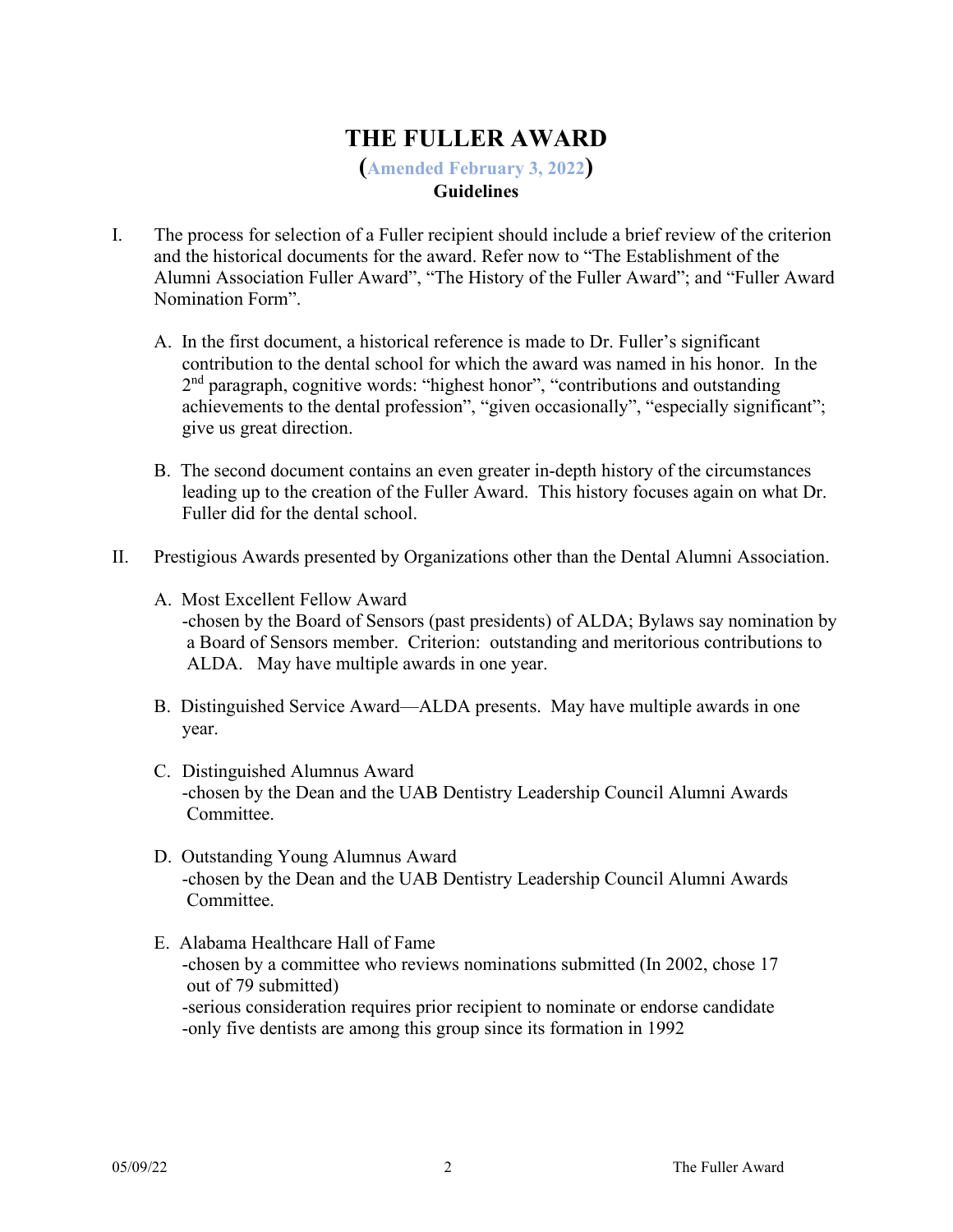The Fuller Award is the most prestigious award anyone could receive in the dental profession. It is prestigious because Dr. Fuller and other prior recipients excelled at such a distinguished level. The Alumni Executive Council is charged with the careful selection of a candidate who has achieved an outstanding accomplishment, perhaps that no one else has done. A person of this description does not come along every year; in fact, it may only be "occasionally".

The Fuller Award is not a popularity vote as judged by the existing Executive Council at the present sitting. It is based on merit versus popularity. The process and the criterion ensure that "especially significant and deserving" individuals are recognized. It is the Alumni Executive Council's responsibility to ensure that the award remains the most prestigious and that only deserving individuals are recognized.

#### I. **NOMINATION**

- A. Nomination of a candidate may be made by any active member of the Alumni Association.
- B. Nominations must be in writing to the Fuller Award Committee via any officer, district representative or associate representative.
- C. Nominations must be received by November 1st before the November meeting of the Executive Council so that the appropriate nominations can be referred to the Fuller Award Committee. No nominations may be made other than those received by the Fuller Award Committee.
- D. The Fuller Award Committee will be composed of:
	- 1. One past Alumni President as appointed by the current Alumni president as of the June meeting.
	- 2. One past Fuller recipient as appointed by the current Alumni president as of the June meeting.
	- 3. Two members of the Executive Council who have at least four years Council service, appointed by the Alumni President as of the June meeting.
	- 4. The Alumni Vice President will serve as chairperson of the committee
- E. Functions of the Alumni Vice President / Chairperson:
	- 1. Present to the Alumni Association President recommendations for appointees to the Fuller Award Committee.
	- 2. Receive nominations for the Fuller Award.
	- 3. Provide Fuller Award Nominee Form packets to all Fuller Award Committee members.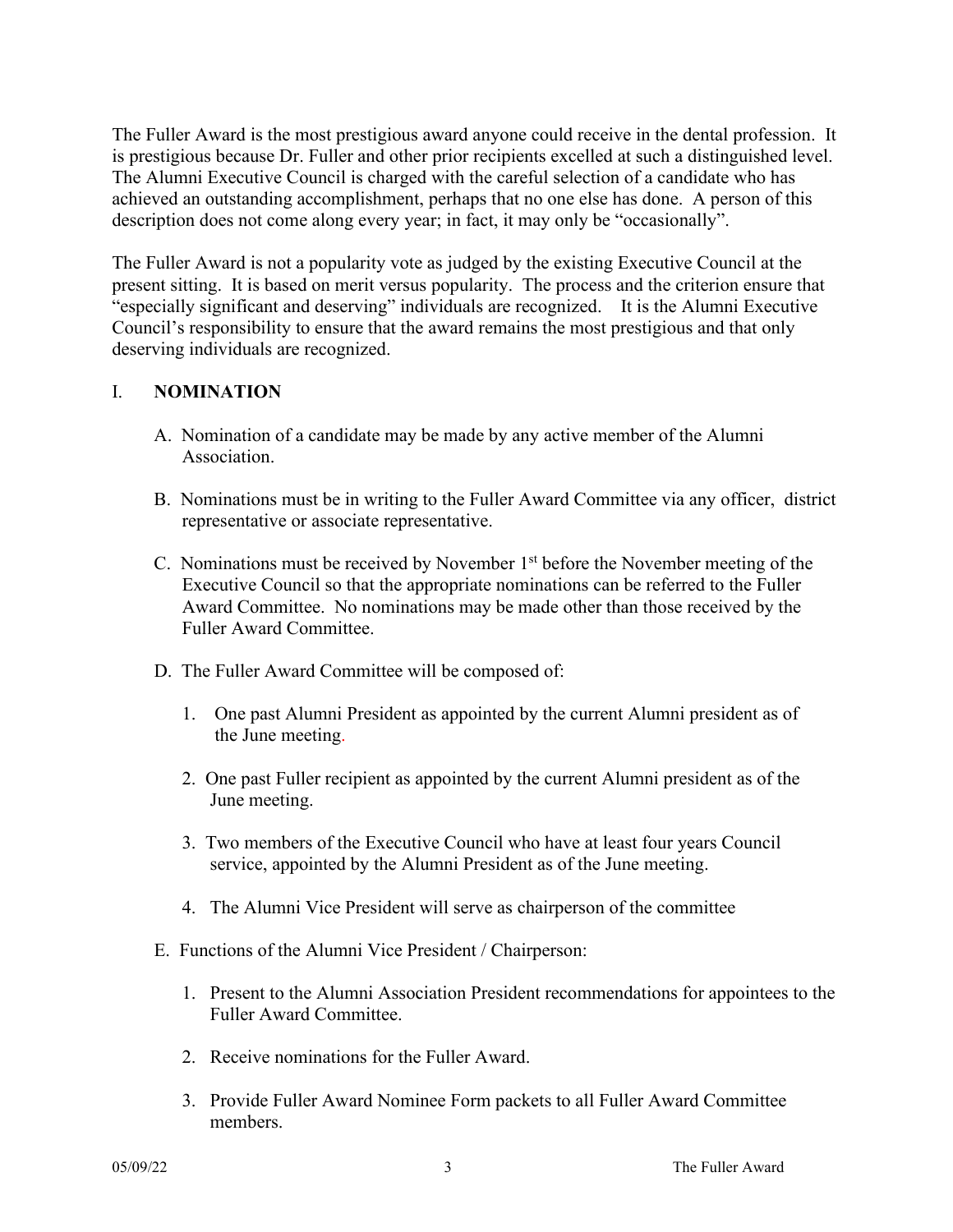- 4. Arrange and chair meetings of the Fuller Award Committee.
- 5. Maintain Fuller Award Nomination Forms from the current year and previous year and the list of rankings for each nominee.
- 6. Shred all Fuller Award Nomination Forms from the two years prior.
- F. Functions of the Fuller Award Committee:
	- 1. Solicit potential candidates.
	- 2. Review and investigate each nominee as to their worthiness for the Fuller Award as established by the guidelines under SELECTION CRITERIA.
	- 3. Select by majority vote a Fuller Award nominee to endorse to the Executive Committee.
	- 4. By majority vote, rank each nominee: Strong Support, Support or No Support.
		- a. **Strong Support**

A Strong Support nominee will be endorsed to the Executive Council. If the Strong Support candidate is not approved by the Executive Council, then the candidate may be considered for endorsement for one year following their nomination.

 If the Strong Support candidate is not endorsed the following year, a new application must be submitted for future consideration.

#### b. **Support**

Support nominee(s) will be reconsidered for one year following their nomination. If support nominee is not endorsed the next year, a new application must be submitted for future consideration.

#### c. **No Support**

No Support nominee(s) receiving this ranking may be possibly due to lack of information provided. A new application must be submitted for future consideration.

- G. Present by the Chairperson or designee of the Fuller Award Committee to the Executive Council at the Annual Meeting of the University of Alabama School Of Dentistry Alumni Association the following:
	- 1. "The Fuller Award Committee endorses \_\_\_\_\_\_\_\_(name) for the \_\_\_\_\_\_(year) Fuller Award".
	- 2. A 250 word or less narrative as to why the Fuller Committee endorses the nominee.
	- 3. Respond to any question/comments by the Executive Council.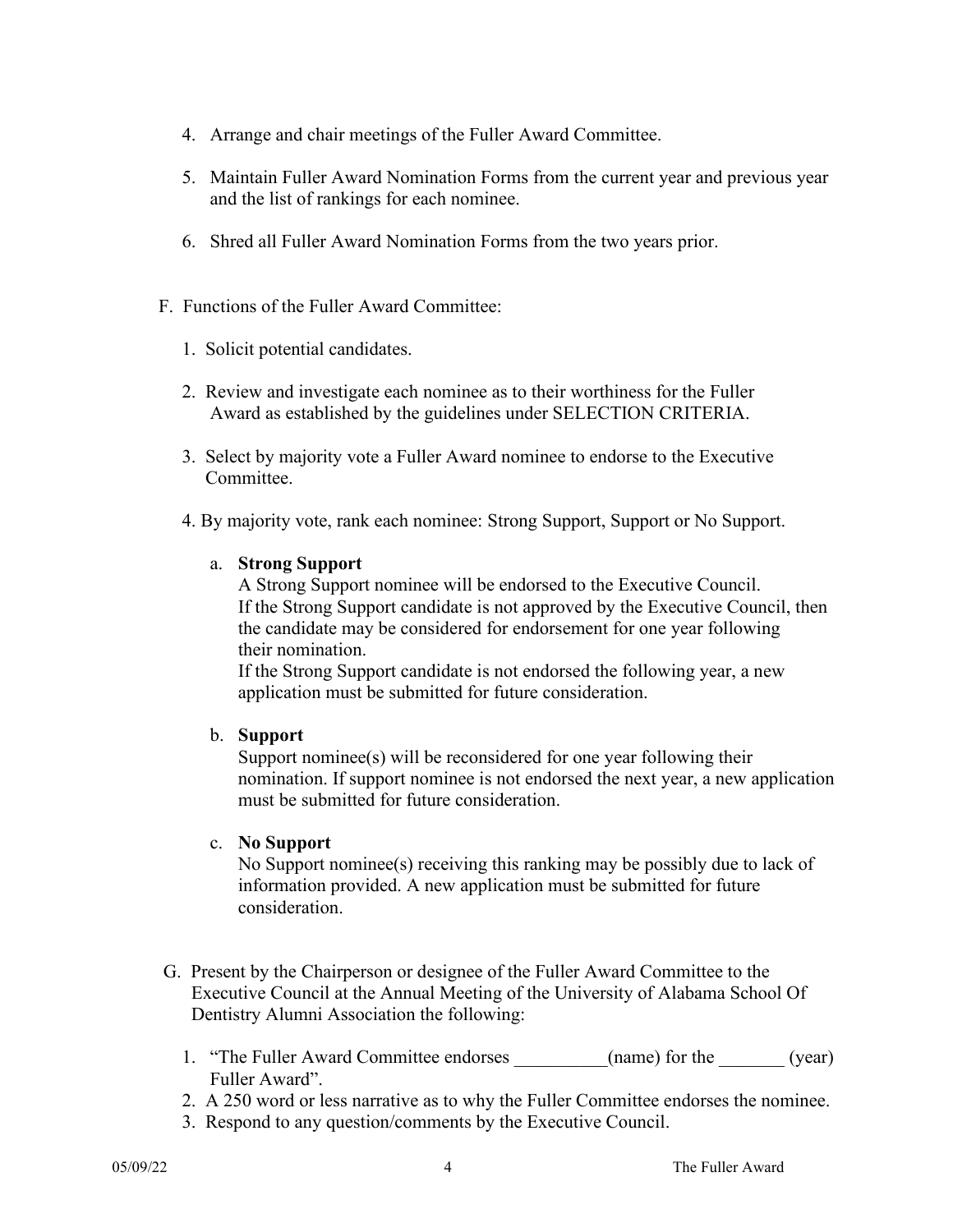4. Conduct a vote (require 75% of votes in favor of the nominee) by secret ballot of the Executive Council (one vote from each of the nine Alabama districts and groups (Alabama by Choice (ABC)), three out-of-state districts (Georgia, Florida, Mississippi) and five Alumni/Association officers. One ballot for the nominee will be provided to the above 18 eligible voters to vote Yea or Nay for the endorsed nominee. The vote results will be kept confidential until PRESENTATION.

#### II. **SELECTION CRITERIA**

- A. Since an exact exclusionary/inclusionary criterion list could reduce the potential candidate list; therefore, be it resolved that proper consideration would be given to:
	- 1. Financial, political, or physical support of the School of Dentistry
	- 2. Reputation within the State
	- 3. Leadership positions held
	- 4. National reputation
	- 5. Service in dental organizations
	- 6. Academic service/publications
	- 7. Community Service
	- 8. Political impact on dentistry
	- 9. Legislative impact on dentistry
	- 10. Impact upon students, academics or private practice dentists
	- 11. Research and development which directly affects dentistry
- B. Special consideration and emphasis are given to a nominee's support of the School of Dentistry since the award is bestowed by the Alumni Association. "Support" may be defined in many forms, financial and/or otherwise. The creation of the Fuller Award was to recognize Dr. Fuller's support of the School of Dentistry.
- C. It is not necessary to select a recipient yearly since "the award is given occasionally". This will be at the discretion of the Executive Council.
- D. The Fuller Award recipient will remain a secret until the June meeting of the Alumni Association held in conjunction with the Alabama Dental Association (ALDA) meeting.

#### III. **PRESENTATION**

 When a nominee is selected by the Executive Council, the presentation of the Fuller Award will be made by the nominator, or Alumni President presiding at the Alumni Luncheon or other function held in conjunction with the Annual meeting of ALDA, or one of the members of the Fuller Award Committee, or one member of the Executive Council in said order of priority.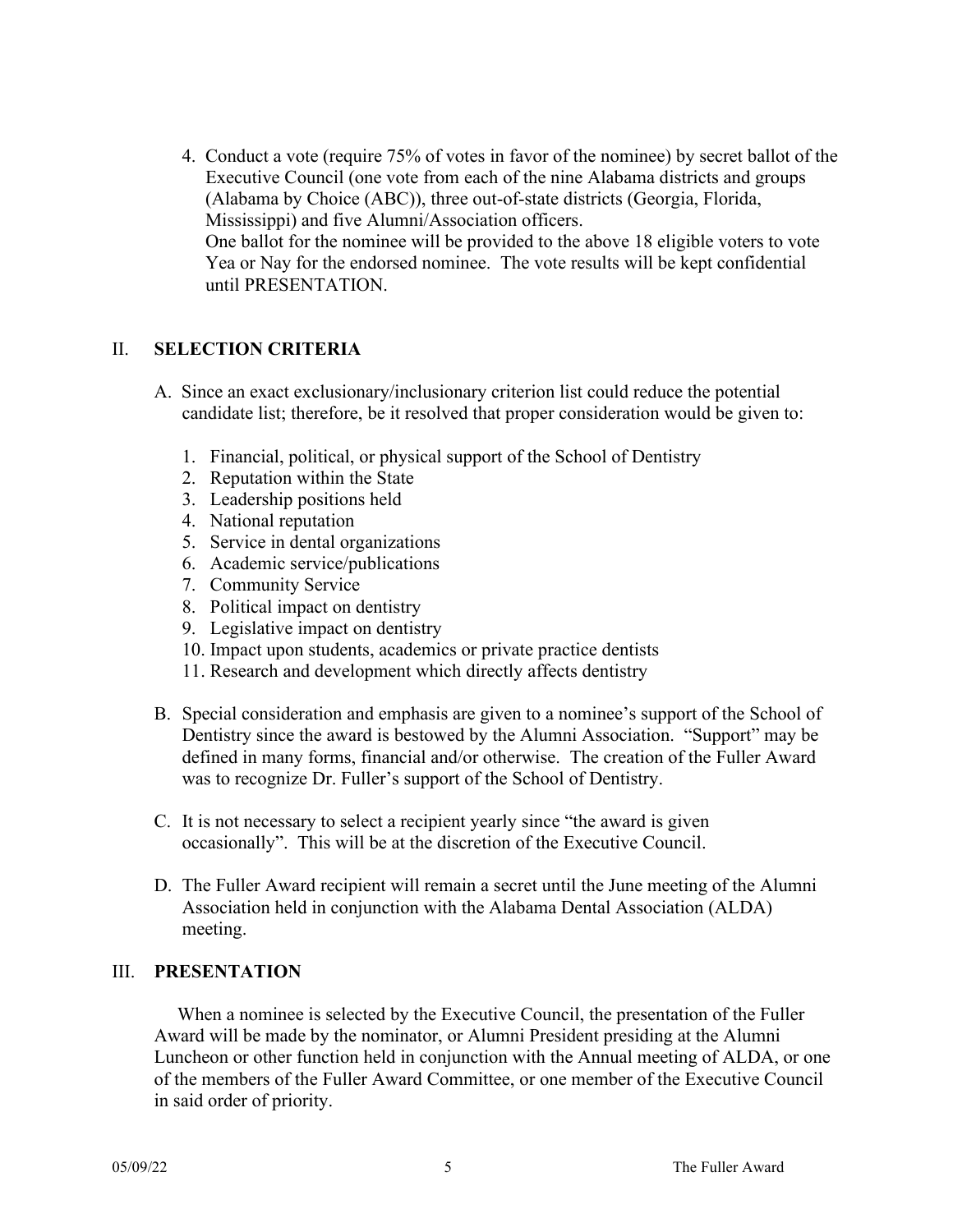#### IV. **NOMINATOR FOLLOW-UP**

 After Presentation of the Fuller Award, the Chairperson of the Fuller Award Committee shall contact each Nominator of Nominees for the Fuller Award to:

- 1. Thank them for nominating a person for the Fuller Award.
- 2. Advise Nominator they may resubmit by November 1 their Nominees' original file and additional support information if desired TO THE NEXT YEARS Fuller Award Committee.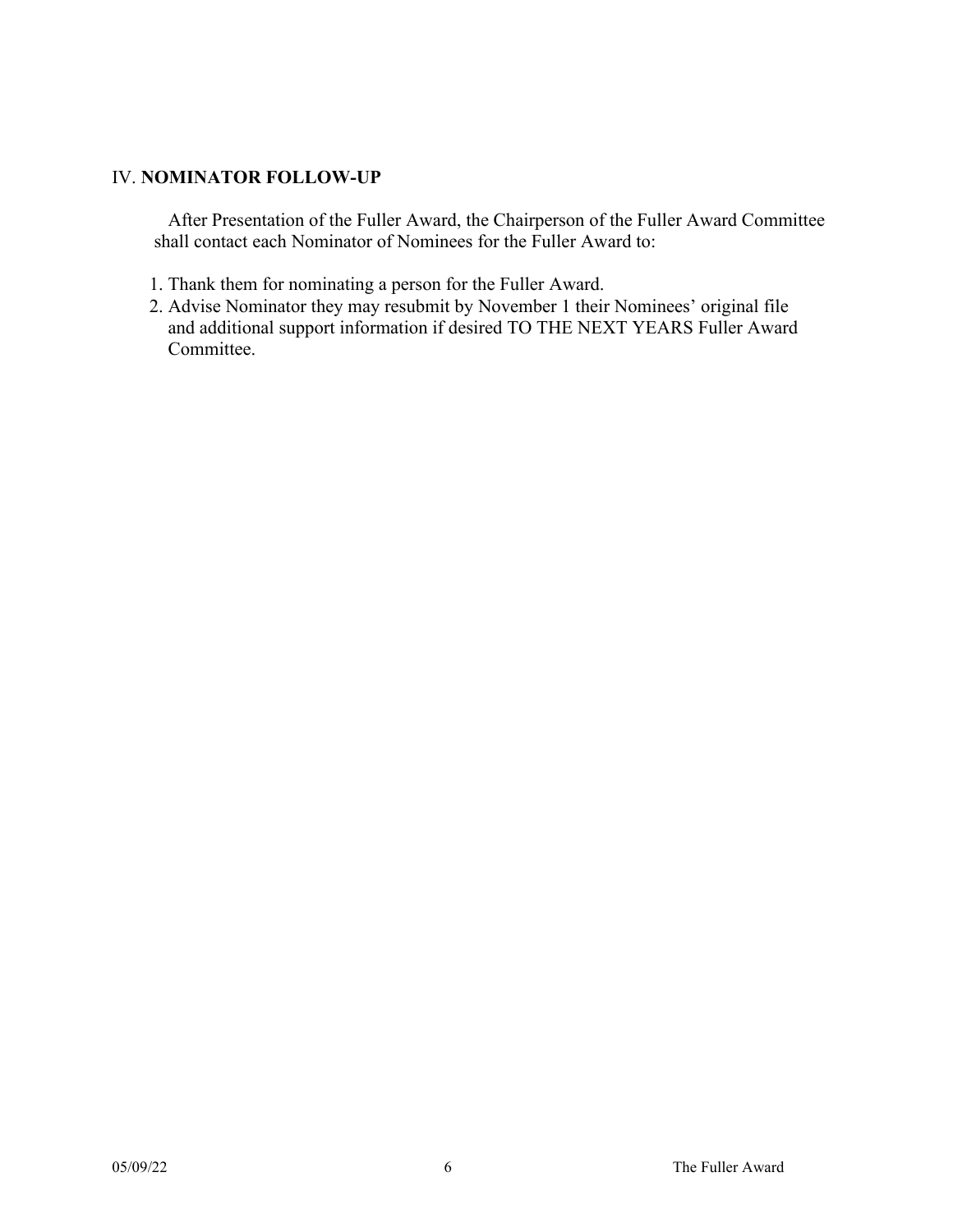## **The History of the Fuller Award**

by Dr. John H. Mosteller, D.D.S., FACD, FICD, Editor Emeritus, Journal of the Alabama Dental Association

#### **The first Dentist Advisory Board to the University of Alabama School of Dentistry included Dr. Fuller**

The Dentists Advisory Board to the University of Alabama School of Dentistry was created by the legislation that established the School of Dentistry in 1945. Governor Chauncy Sparks did not appoint the first Board until November 1946 and funds to operate the school were not appropriated until 1947. The first Dentists Advisory Board was composed of Dr. Moren H. Fuller (Centerville), Dr Olin Kirkland (Montgomery), Dr. C. B. Bray (Birmingham), Dr. John H. Sullivan (Mobile) and Dr. Richard R. Moorer (Eufaula). Dr. Fuller was appointed chairman by Governor Sparks.

Dr. Fuller was not well known by his Alabama colleagues and he was completely unknown in dental academia. He never held an ALDA office, but he was highly respected by his community. Governor Sparks figured competent academicians could be hired, but respected Alabama dentists knew what was best for our citizens.

Dr Kirkland was the best-known Alabama dentist before the dental school was established. His peers had voted him "The Alabama Dentist of the First half of the 20<sup>th</sup> Century" in 1950.

Dr. John Sullivan's brother, Joseph C. Sullivan, Jr., J.D., introduced the bill in the Alabama House of Representatives that created the School of Dentistry. Another brother, Dr. George J. Sullivan, was a Mobile dentist, as was their father, Dr. Joseph Charles Sullivan, Sr. (Philadelphia Dental College, 1891). Dr. Richard R. Moorer was Governor Spark's personal dentist, which certainly justified his appointment.

Dr. Fuller spent a lot of time at the school during its early years and Dean Volker treated him with proper respect. The first students were thankful for the school because many of them were World War II veterans with impeccable credentials (or tickets, as Joe Volker called them) to enter dental school, but they had been unable to find a spot in out-of-state universities. They came to believe that Dr. Fuller was their personal benefactor, so the young Dental Alumni Association chose to honor Dr. Fuller and to make the award his namesake.

### **H. Moren Fuller Award Recipients**

- 1955 Dr. H. Moren Fuller
- 1956 Dr. Charles W. Lokey, Sr.
- 1957 Dr. Edward G. Rhoads
- 
- 1958 Dr. Hunter S. Allen<br>1959 Dr. Claude C. Canne Dr. Claude C. Cannon
- 1960 Dr. William A. Wood
- 
- 1963 Dr. Joseph A. Volker<br>1964 Dr. William L. McCar Dr. William L. McCarty, Sr.
- 1965 Dr. William L. McCracken
- 1966 Dr. Newton E. Allen
- 1967 Dr. David D. Bloom
- 1968 Dr. J. Luther Hughes
- 1969 Dr. Charles A. McCallum, Jr.<br>1970 Dr. George W. Matthews, Sr.
- Dr. George W. Matthews, Sr.
- 1971 Dr. Sidney B. Finn
- 1972 Dr. Leonard H. Robinson<br>1973 Dr. Paul E. Hammons
- Dr. Paul E. Hammons
- 1974 Dr. Edwin M. Speed
- 1975 Dr. Paul R. Huffstutler<br>1976 Dr. Joseph C. Stewart
- Dr. Joseph C. Stewart
- 1977 Dr. John H. Mosteller
- 1978 Dr. William M. Lawson<br>1979 Dr. Morris W. Hollis
- Dr. Morris W. Hollis
- 1982 Dr. Polly Ayers